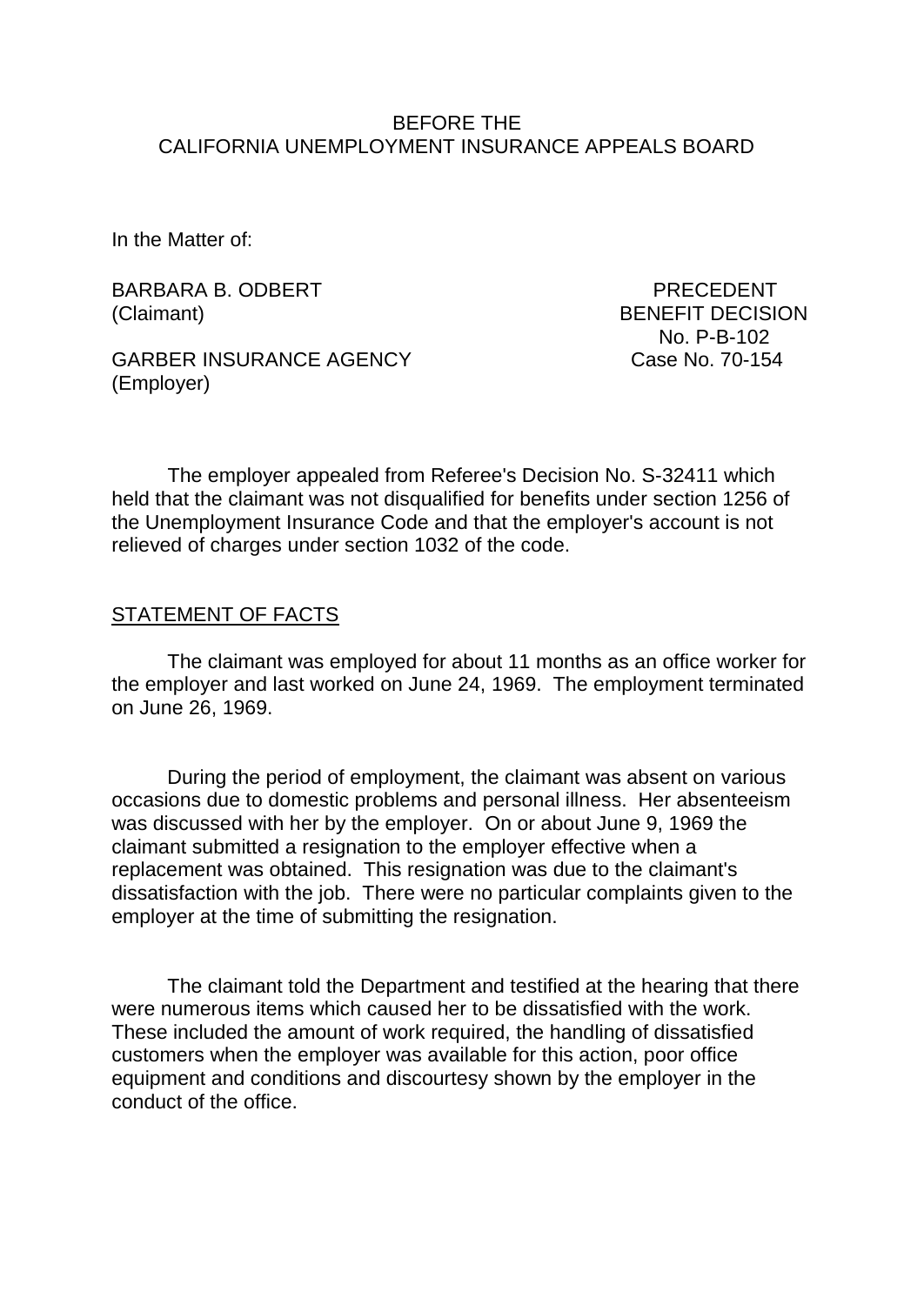The claimant was absent from work due to illness a portion of June 24 and all of June 25, 1969. She telephoned the employer on June 26, 1969 that she would be able to return to work on the following day. At that time the claimant was informed that she need not return to work as the employer would handle the claimant's work. The employer testified that a replacement had been hired for the claimant and this replacement began work on July 2, 1969.

The claimant contended in effect that she was terminated by the employer prior to the effective date set for her resignation. The employer contended in effect that the claimant voluntarily quit work as she had previously submitted a resignation and a replacement was obtained.

## REASONS FOR DECISION

A discharge occurs where the employer is the moving party in terminating the employment and a voluntary leaving of work occurs where the employee is the moving party in terminating the employment.

In the present case the claimant gave the employer notice that she was quitting when the employer obtained a replacement for her. The replacement of the claimant occurred on June 26, 1969 when the employer decided to absorb the claimant's duties. The employer at that time became the replacement. The claimant was, therefore, the moving party in this case by voluntarily leaving her work.

There is good cause for the voluntary leaving of work where the facts disclose a real, substantial and compelling reason of such nature as would cause a reasonable person genuinely desirous of retaining employment to take similar action. (Appeals Board Decision No. P-B-27)

The claimant left her work because she was dissatisfied with the amount of work required, the handling of dissatisfied customers, the poor office equipment and the discourtesy shown by the employer.

A leaving of work may be with good cause where the production requirements of the job become unreasonable or too difficult. Also, a leaving of work can be with good cause where working conditions become intolerable. However, we cannot find from the record before us that the production requirements of the job became unreasonable or that working conditions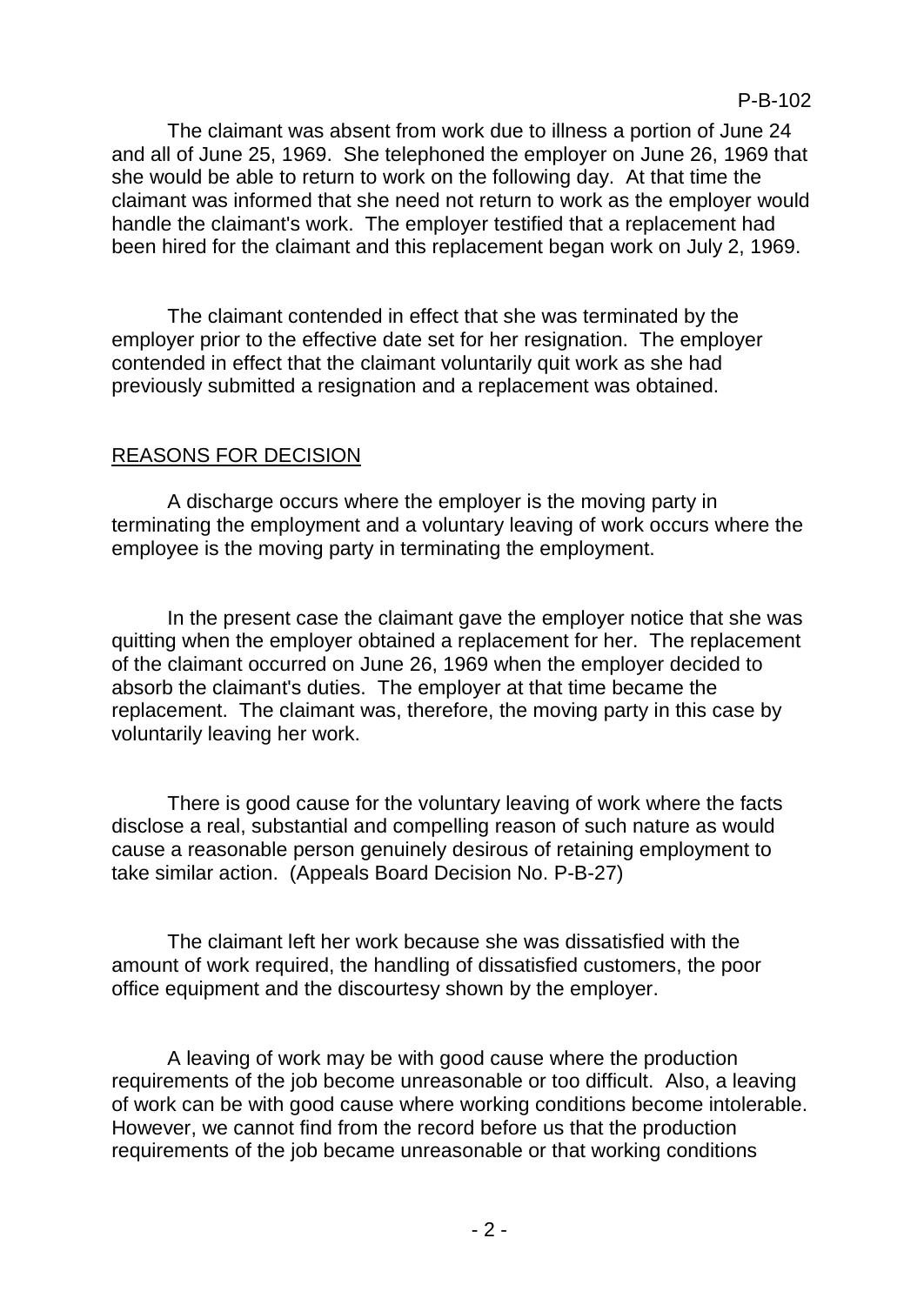became intolerable. The claimant, therefore, left her work without good cause.

#### **DECISION**

The decision of the referee is reversed. The claimant left her most recent work without good cause and the employer's reserve account is relieved of benefit charges under section 1032 of the code.

Sacramento, California, February 25, 1971.

# CALIFORNIA UNEMPLOYMENT INSURANCE APPEALS BOARD

ROBERT W. SIGG, Chairman

CLAUDE MINARD

JOHN B. WEISS

DISSENTING - Written Opinion Attached

LOWELL NELSON

DON BLEWETT